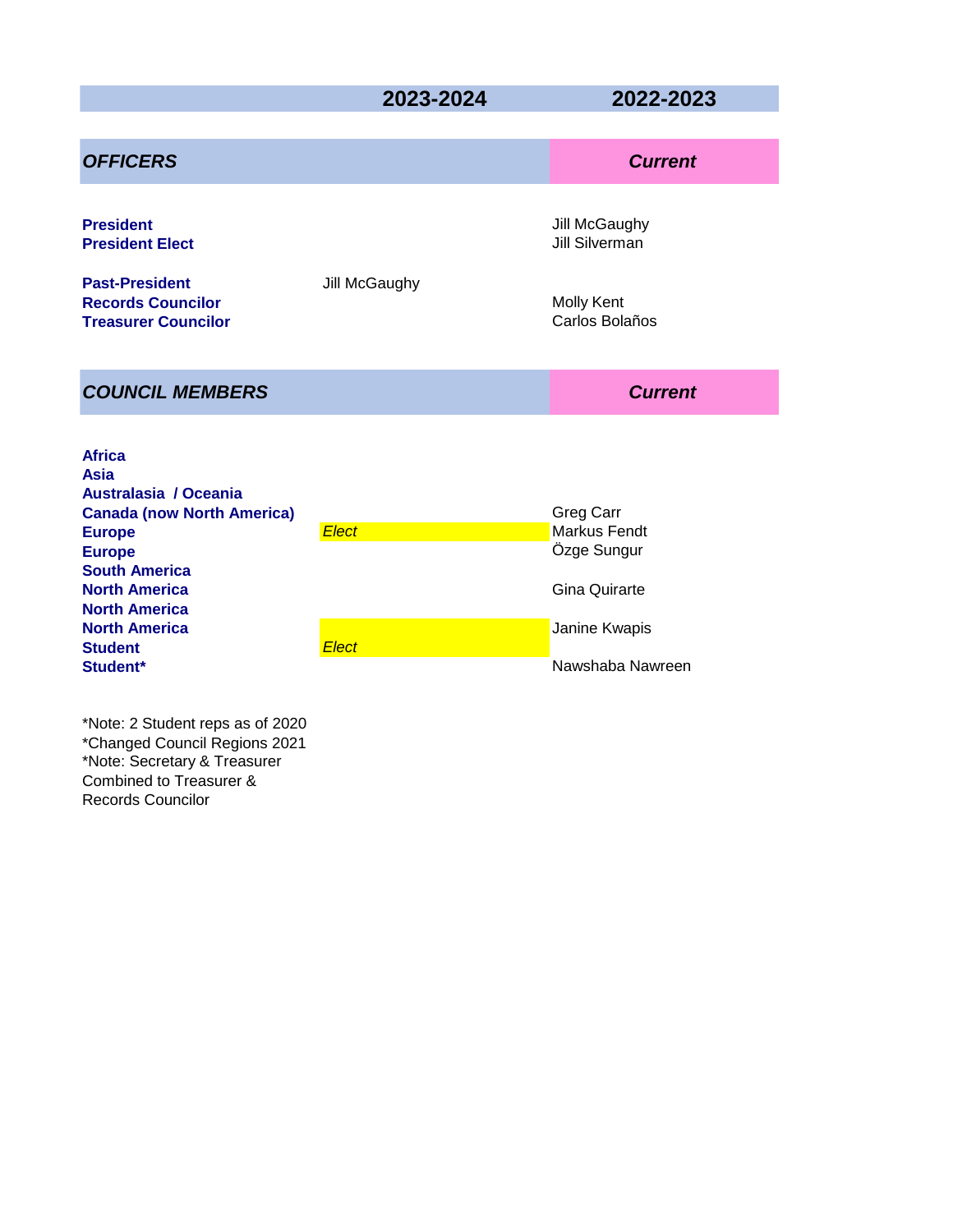### **2021-2022 2020-2021 2019-2020**

Jill McGaughy **Jared Young** Jared Young Jared Young **Jill McGaughy** 

Mikhail Pletnikov (*Interim*) Kim Gerecke Mikhail Pletnikov

Jared Young **F. Scott Hall** Tiffany Donaldson Tiffany Donaldson

Martin Job Yasushi Kiyokawa Nicholas Everett Nicholas Everett

Jess Nithianantharajah Yasushi Kiyokawa Yasushi Kiyokawa Stan Floresco Stan Floresco Stan Floresco Markus Fendt Markus Fendt Davide Amato Markus Wöhr Markus Wöhr Markus Wöhr Debra Bangasser Debra Bangasser Debra Bangasser Erica Glasper **Amanda Kentner** Amanda Kentner Amanda Kentner Janine Kwapis Janine Kwapis Jill Silverman Madison Clement **Stela Petkova** Samantha Mahabir

Claudio Da Cunha Rosalinda Guevara-Guzman Rosalinda Guevara-Guzman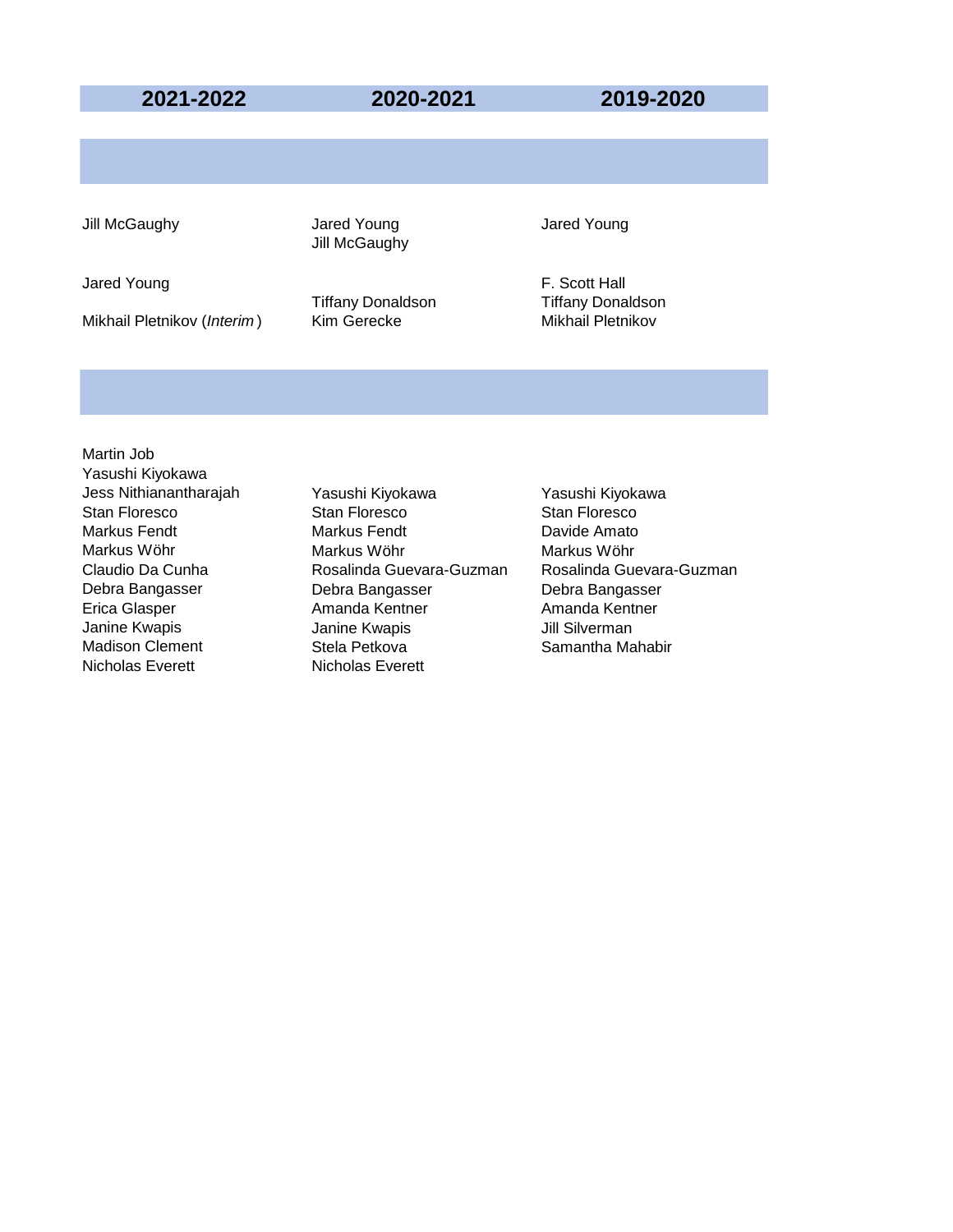### **2018-2019 2017-2018 2016-2017**

Tiffany Donaldson Corina Bondi Corina Bondi

Mikhail Pletnikov Stephen Kent

F. Scott Hall **F. Scott Hall F. Scott Hall** Mikhail Pletnikov Jared Young **F. Scott Hall** 

Mikhail Pletnikov Stefan Brudzynski

Yasushi Kiyokawa **Andrew Gundlach** Andrew Gundlach Liisa Galea Liisa Galea Liisa Galea Davide Amato Davide Amato Tomasz Schneider Verity Brown **Benoit Martin** Benoit Martin Benoit Martin Rosalinda Guevara-Guzman Ana Lucia Rodrigues Ana Lucia Rodrigues Susanne Brummelte Susanne Brummelte Susanne Brummelte Amanda Kentner Charles Heyser Charles Heyser Jill Silverman Jill Silverman Kim Gerecke Patricia de la Tremblaye Cindy Barha Monica Bolton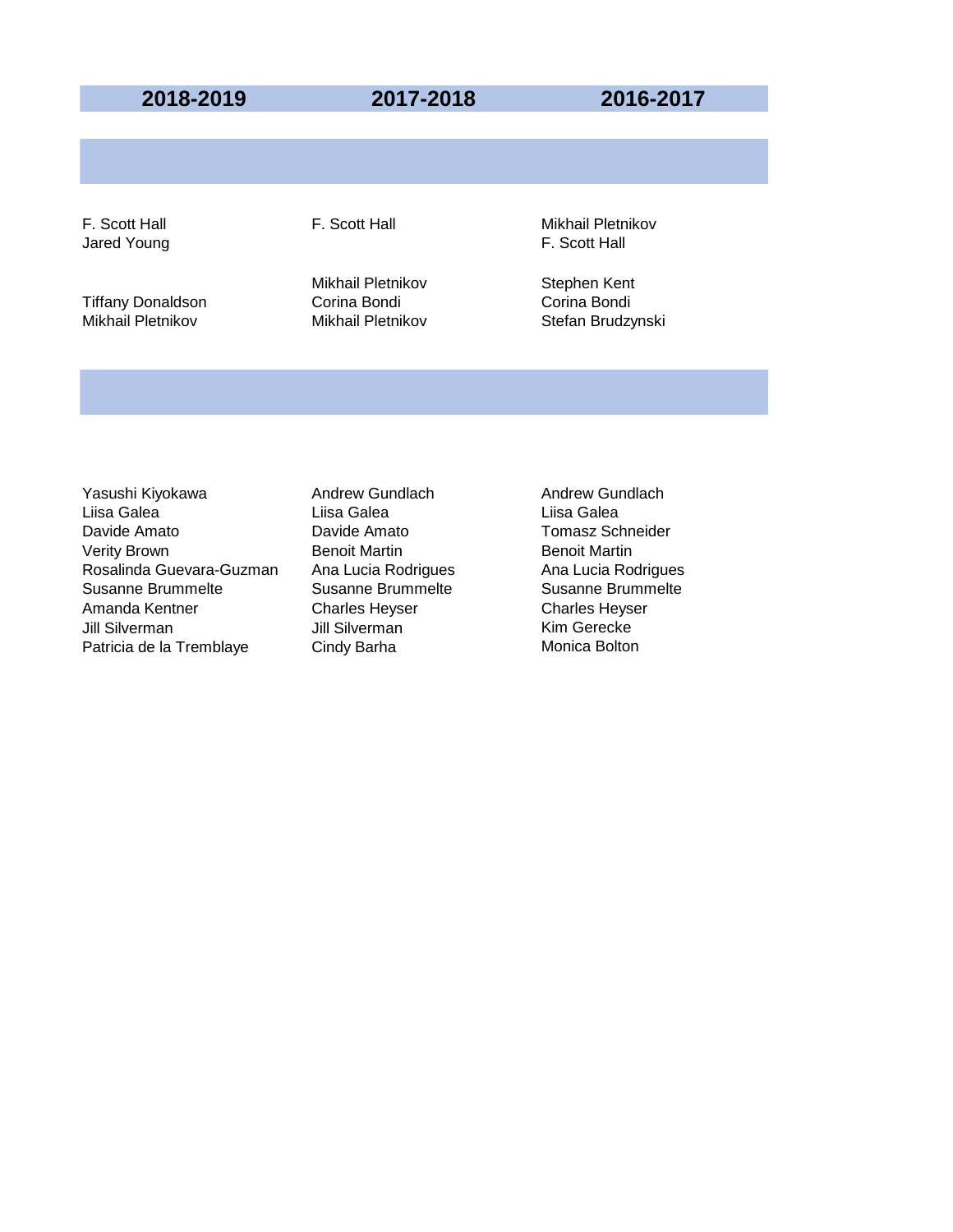**2015-2016 2014-2015 2013-2014**

Mikhail Pletnikov **Stephen Kent** Stephen Kent Stephen Kent Mikhail Pletnikov

Stefan Brudzynski Stefan Brudzynski Stefan Brudzynski

Stephen Kent **D. Caroline Blanchard** Corina Bondi Susanne Brummelte Susanne Brummelte

Charles Heyser

Elena Choleris Elena Choleris Elena Choleris Tomasz Schneider Tomasz Schneider Francesca Cirulli Benoit Martin **Anders Agmo** Anders Agmo **Anders Agmo** Ana Lucia Rodrigues Carlos Tomaz Carlos Tomaz Carlos Tomaz Jared Young Jared Young Jared Young Wendy Adams **Market Corina Bondi** Julianne Jett **Corina Bondi** 

Andrew Gundlach Matthew Hale/Yoichi Ueta Matthew Hale/Yoichi Ueta Kim Gerecke Kim Gerecke Francisco Gonzalez-Lima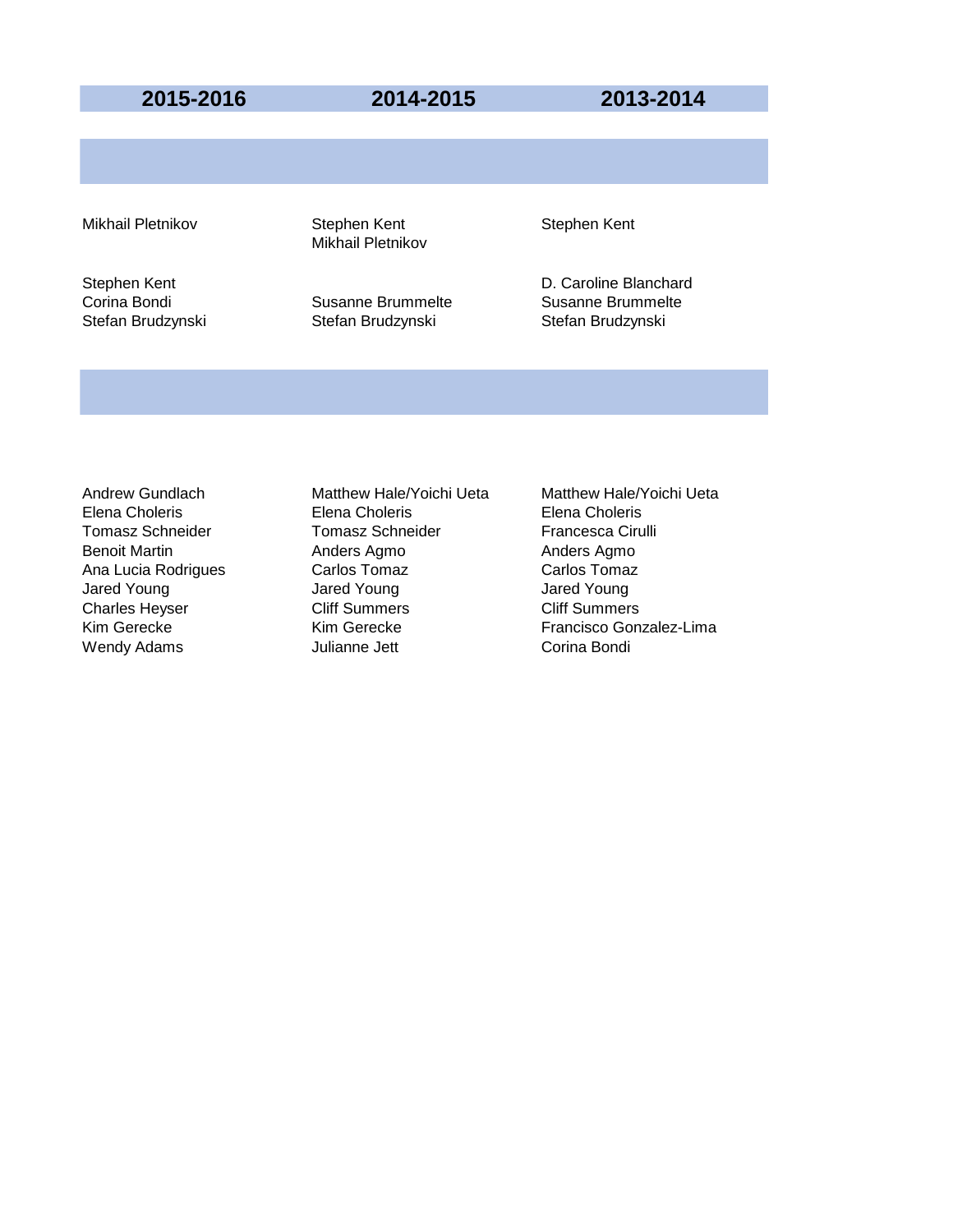## **2012-2013 2011-2012 2010-2011**

Stefan Brudzynski Stefan Brudzynski Stefan Brudzynski

D. Caroline Blanchard D. Caroline Blanchard Kelly Lambert Kelly Lambert n/a Susanne Brummelte Melanie Paquette Melanie Paquette

Stephen Kent n/a D. Caroline Blanchard position deleted **Immediate Past-President**

Matthew Hale/Yoichi Ueta Simon Crowe Simon Crowe

Henry Szechtman **Henry Szechtman** Henry Szechtman Henry Szechtman Francesca Cirulli Francesca Cirulli David Eilam Anders Agmo Giovanni Biggio Giovanni Biggio Mark B. Kristal **Mark B. Kristal Mark B. Kristal Mark B. Kristal** Cliff Summers<br>
Cliff Summers **Mark Byron C. Jones** Byron C. Jones Cliff Summers Byron C. Jones Byron C. Jones Francisco Gonzalez-Lima Francisco Gonzalez-Lima Larry Reid Andrew Burke **Sarah Williams** Corina Bondi postion deleted **Japan**

Carlos Tomaz **Rosalinda Guevara-Guzman** Rosalinda Guevara-Guzman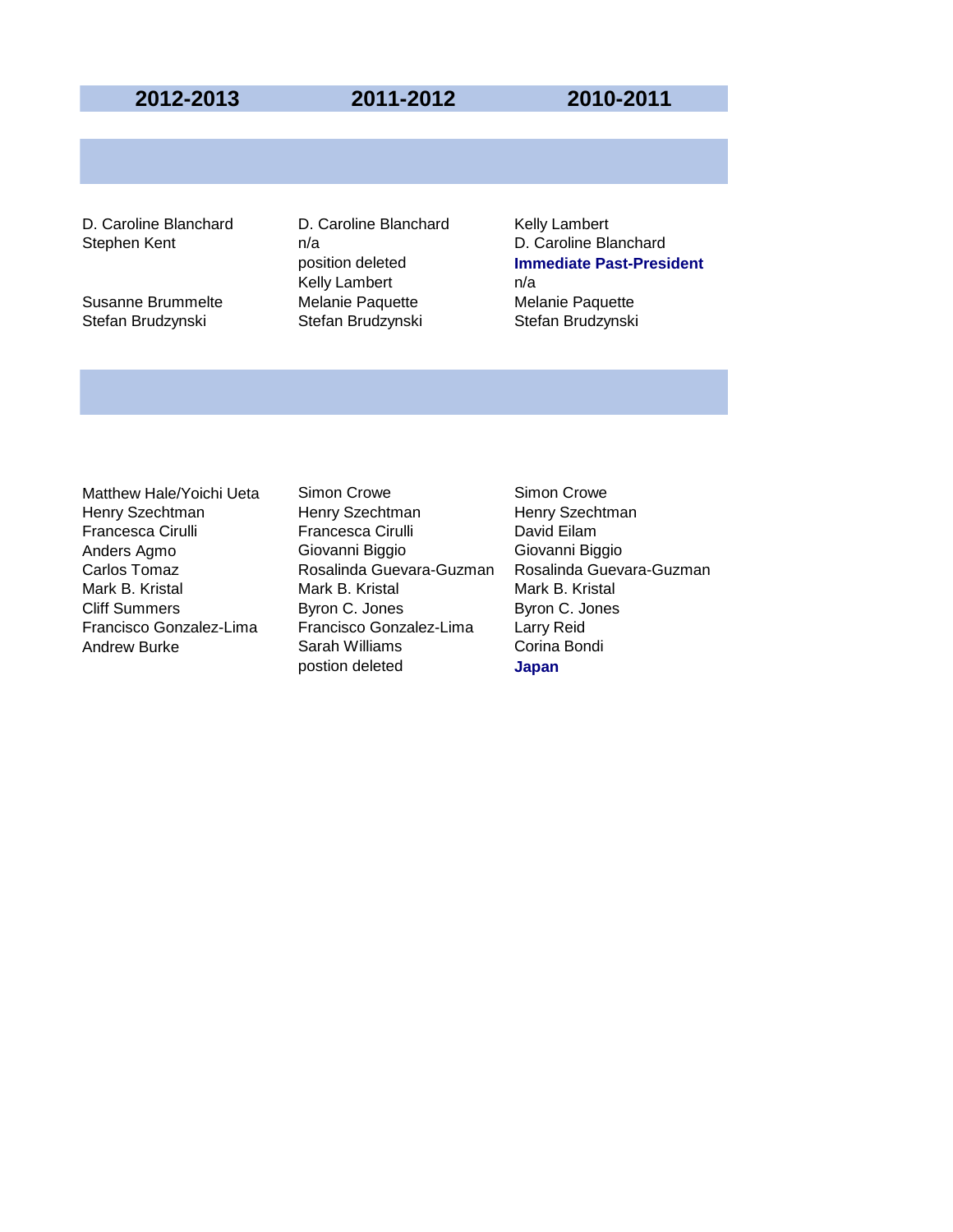### **2009-2010 2008-2009 2007-2008**

Melanie Paquette Melanie Paquette Melanie Paquette Stefan Brudzynski Stefan Brudzynski Sonya Sobrian

Kelly Lambert **Robert Gerlai** Robert Gerlai Robert Gerlai n/a contract notice in the Kelly Lambert contract no m/a position deleted Joseph Huston Robert Gerlai **Markor Huston** Joseph Huston **Robert Adamec** 

Simon Crowe Stephen Kent Stephen Kent Stephen Kent Elena Choleris Elena Choleris Elena Choleris David Eilam **David Eilam** David Eilam Anders Agmo Giovanni Biggio **Helene David** Helene David Helene David Rosalinda Guevara-Guzman Sara Cruz-Morales Sara Cruz-Morales Adrian Dunn Adrian Dunn Adrian Dunn Byron C. Jones **John P. Bruno** John P. Bruno John P. Bruno Larry Reid Larry Reid Paul Rushing Jodi Lukkes **Jared Young** Sarah Johnson Shuji Aou Shuji Aou Shuji Aou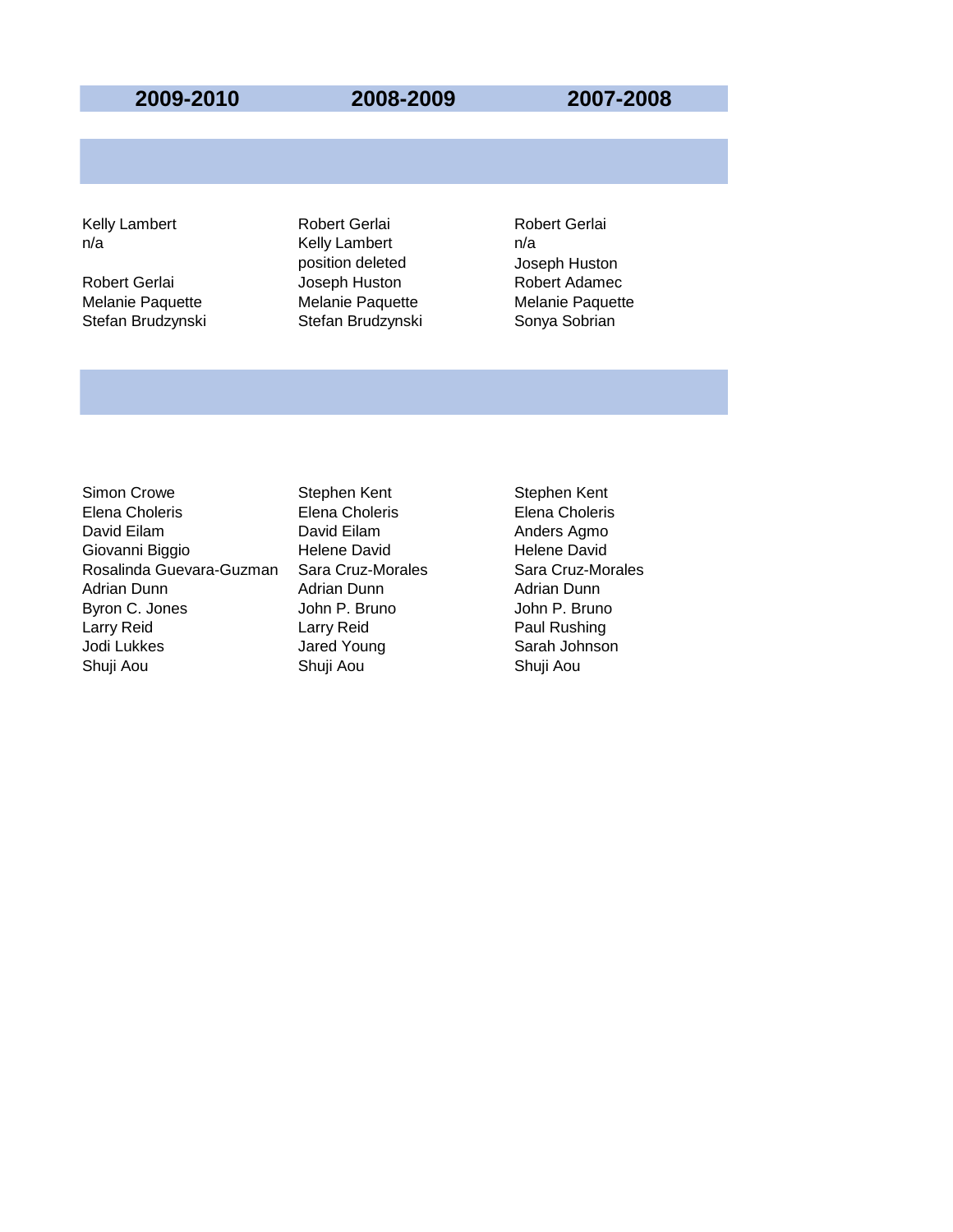## **2006-2007 2005-2006 2004-2005**

Joseph Huston Robert Adamec C. Sue Carter Robert Gerlai Joseph Huston Robert Adamec C. Sue Carter **Robert J. Blanchard** Mark A. Geyer Lisa Kalynchuk Lisa Kalynchuk Lisa Kalynchuk Sonya Sobrian Sonya Sobrian Nancy Ostrowski

Robert Adamec **C.** Sue Carter **Robert J. Blanchard** 

Stephen Kent **Iain McGregor** Iain McGregor Anders Agmo **Anders Agmo Canadia** Gyula Telegdy Helene David Giovanni Laviola Giovanni Laviola Sara Cruz-Morales Magda Giordano Kelly Lambert Kelly Lambert Kelly Lambert John P. Bruno Marisa Rubinow **Melanie Paquette** Tori Schaefer Yoichi Ueta Yoichi Ueta Yoichi Ueta

Stefan Brudzynski Stefan Brudzynski Stefan Brudzynski Paul Rushing Paul Rushing Paul Rushing Christine Hohmann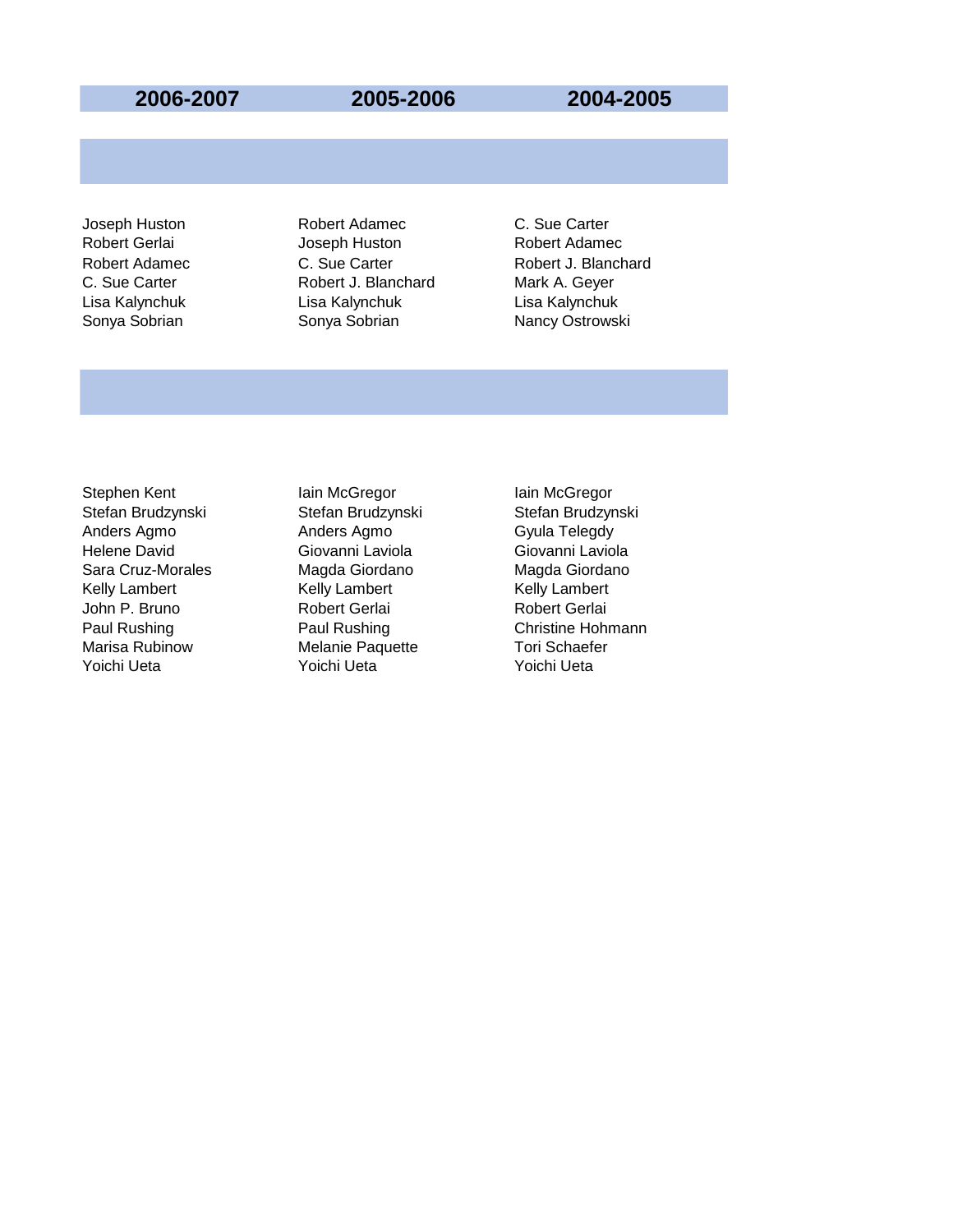### **2003-2004 2002-2003 2001-2002**

Robert J. Blanchard Mark A. Geyer John P. Bruno C. Sue Carter **Robert J. Blanchard** Mark A. Geyer John P. Bruno Jacqueline N. Crawley Laszlo Lenard Paula J. Geiselman Paula J. Geiselman Paula J. Geiselman Nancy Ostrowski **Larry W. Means** Larry W. Means

Mark A. Geyer **State State State John P. Bruno** Jacqueline N. Crawley

Iain McGregor **Iain McGregor** Peter H. Wilson Robert Adamec **Robert Adamec Robert Adamec Franco J. Vaccarino** Gyula Telegdy Gyula Telegdy Wim E. Crusio Giovanni Laviola **Anders Agmo** Anders Agmo Anders Agmo Magda Giordano **Raul Paredes** Raul Paredes Raul Paredes Joanne Berger-Sweeney Joanne Berger-Sweeney Joanne Berger-Sweeney Christine Hohmann **Christine Hohmann** Marilyn McGinnis Anna Lee **Victoria Risbrough** Christopher Engeland Kazuo Sasaki Kazuo Sasaki Kazuo Sasaki

Sandra Kelly **Sandra Kelly** Sandra Kelly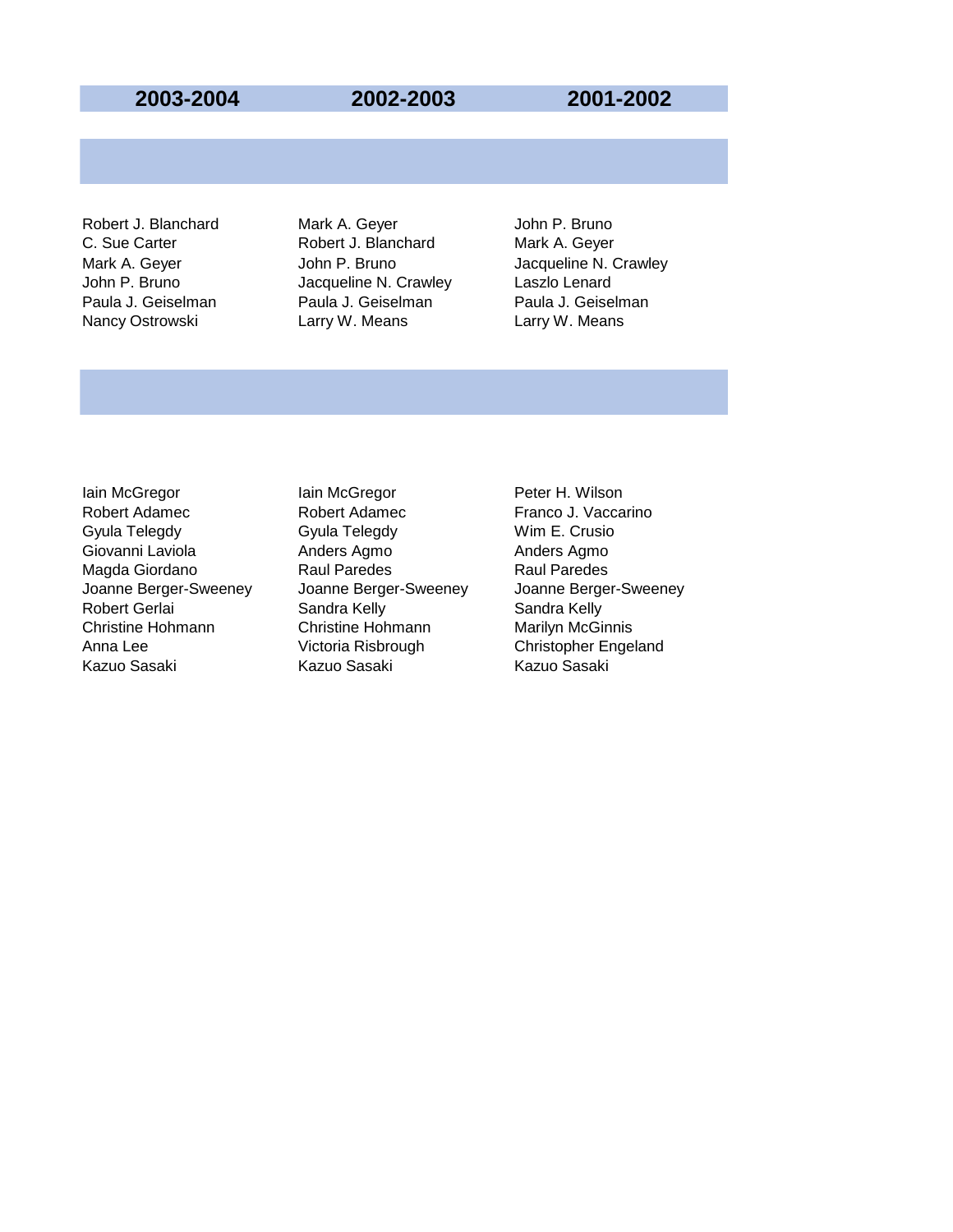### **2000-2001 1999-2000 1998-1999**

John P. Bruno **Canada Caccillation** Jacqueline N. Crawley Laszlo Lenard Laszlo Lenard Robert L. Isaacson Michael L. Woodruff Robert L. Isaacson Michael L. Woodruff Gerard P. Smith Paula J. Geiselman Paula J. Geiselman Paula J. Geiselman Larry W. Means **Larry W. Means** Larry W. Means

Jacqueline N. Crawley Laszlo Lenard **Robert L. Isaacson** 

Andrew J. P. Francis **Andrew J. P. Francis** Andrew J. P. Francis Franco J. Vaccarino Klaus-Peter Ossenkopp Klaus-Peter Ossenkopp Wim E. Crusio **Wim E. Crusio** Steven J. Cooper Anders Agmo **Bernard Beck** Bernard Beck Bernard Beck Robert Gerlai **Robert Gerlai** Robert Gerlai Robert Gerlai Sandra Kelly **Sandra Kelly** John P. Bruno John P. Bruno Marilyn McGinnis Marilyn McGinnis C. Sue Carter Nii Addy, Heidi O'Neill Elissa J. Chesler Kathryn Bryan Toshiie Sakata Toshiie Sakata Toshiie Sakata

Raul Paredes Rosalinda Guevara-Guzman Rosalinda Guevara-Guzman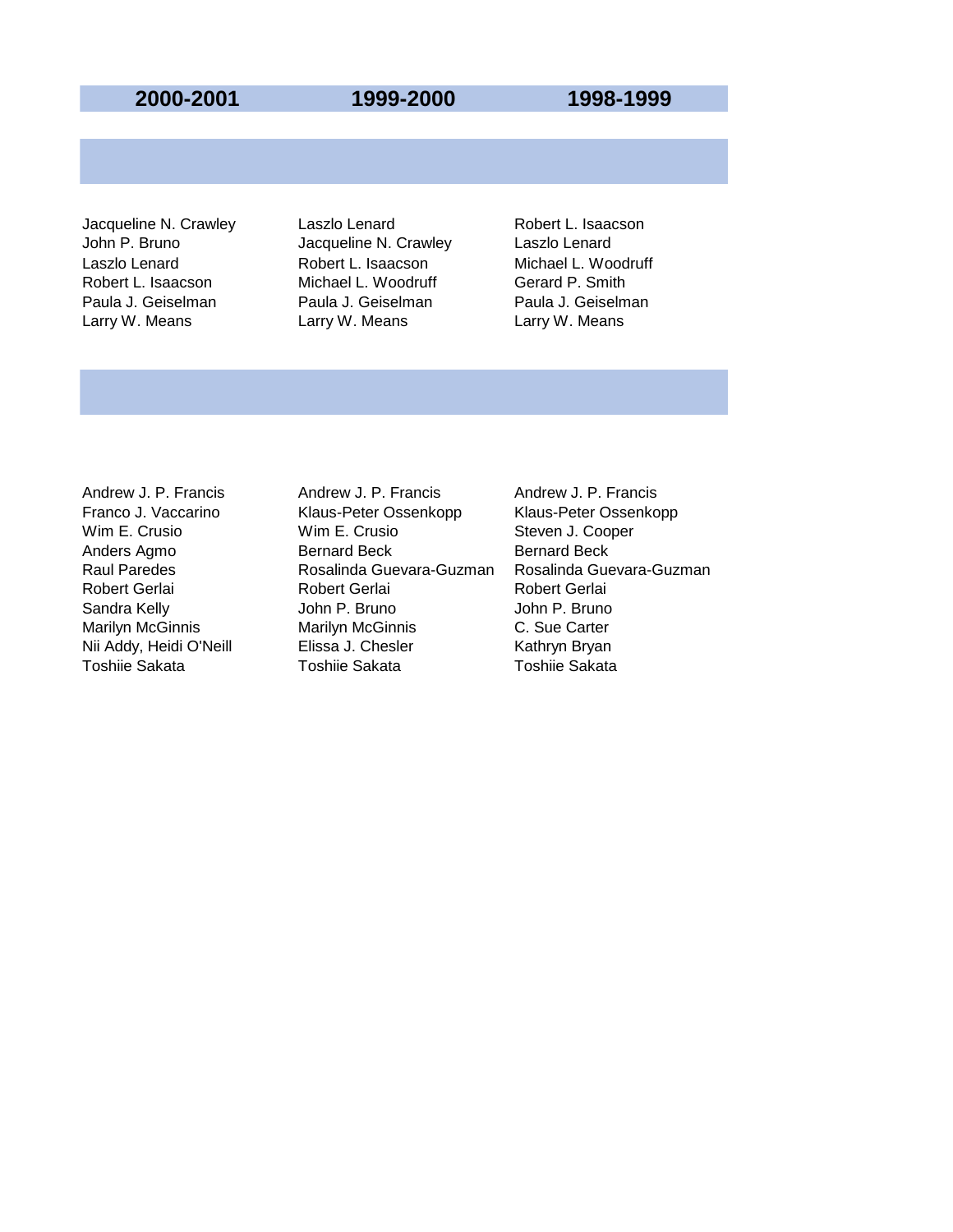## **1997-1998 1996-1997 1995-1996**

Robert L. Isaacson Michael L. Woodruff Gerard P. Smith Gerard P. Smith **Linda P. Spear** Robert D. Myers Linda P. Spear **Robert D. Myers** Paul R. Sanberg Paula J. Geiselman Paula J. Geiselman Paula J. Geiselman Larry W. Means **Michael L. Woodruff** Michael L. Woodruff

Michael L. Woodruff **Gerard P. Smith** Linda P. Spear

Glynda Kinsella Glynda Kinsella Glynda Kinsella Klaus-Peter Ossenkopp Klaus-Peter Ossenkopp Richard J. Beninger Steven J. Cooper Steven J. Cooper Manuel Freire-Garabal Bernard Beck Manuel Freire-Garabal Susan J. Sara Rosalinda Guevara-Guzman Roberto A. Prado-Alcala Roberto A. Prado-Alcala Jacqueline Crawley Jacqueline Crawley Jacqueline Crawley C. Sue Carter C. Sue Carter Sarah F. Leibowitz Scott Hye **Barbara G. Smith** Michael T. Williams Hitoo Nishino Hitoo Nishino Hitoo Nishino

Elliot S. Valenstein